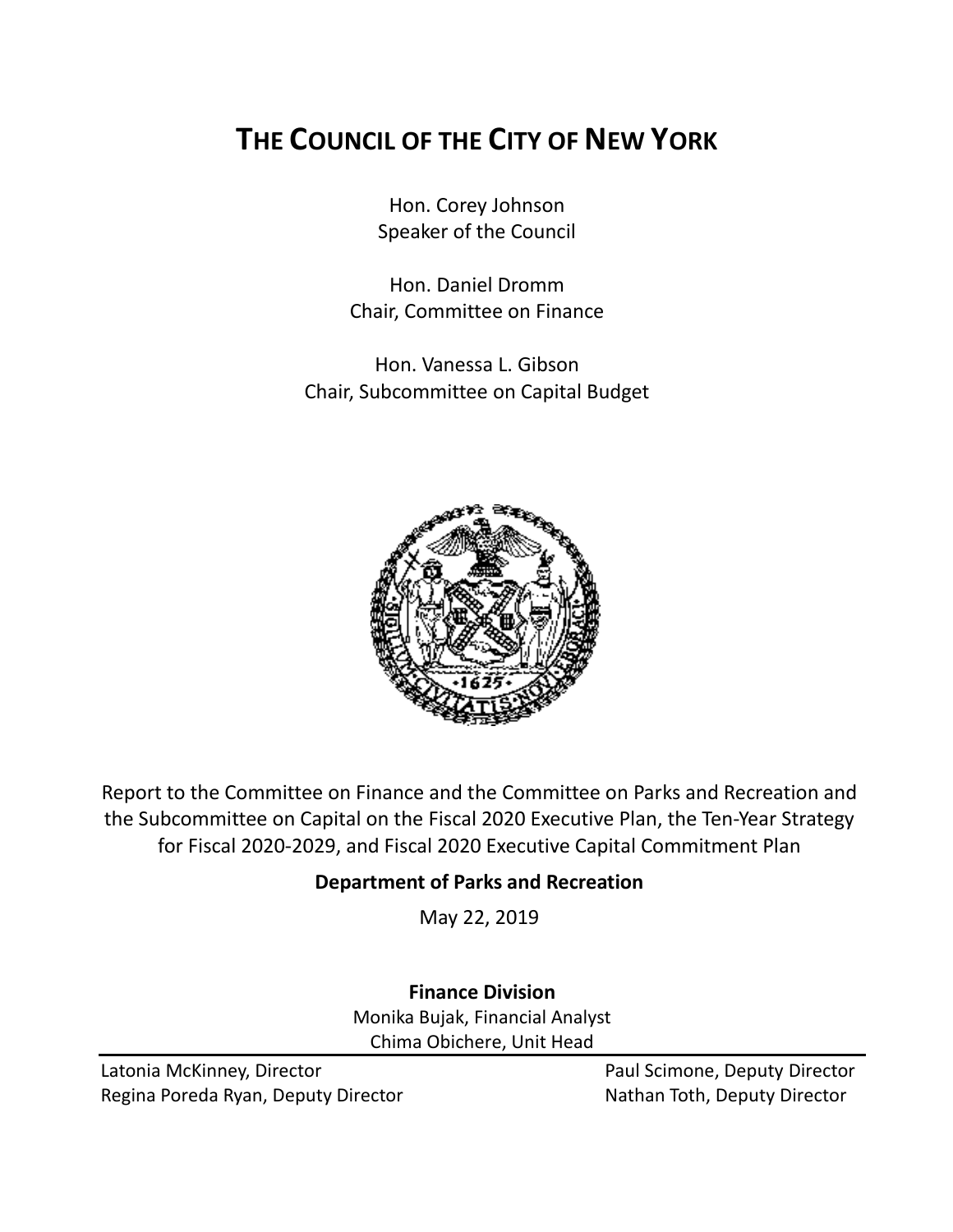### Department of Parks and Recreation Overview

This report presents a review of the Department of Parks and Recreation's Fiscal 2020 Executive Budget. The section below presents an overview of the Department's budget and how it has changed during the course of Fiscal 2019, followed by a review of the significant budget actions introduced in the Fiscal 2020 Executive Budget. Major issues related to the Department's budget are then discussed. Analysis and highlights of the Department of Parks and Recreation's Ten-Year Capital Strategy and Fiscal 2019– 2023 five-year Capital Plan follows the discussion of the expense budget. Appendix 1 reports the changes made to the Fiscal 2019 and Fiscal 2020 Budgets since Adoption of the Fiscal 2019 Budget. For additional information on the Department's budget and its various programs, please refer to the Fiscal 2020 Preliminary Budget Report for Department of Parks and Recreation at: [https://council.nyc.gov/budget/wp](https://council.nyc.gov/budget/wp-content/uploads/sites/54/2019/03/846-DPR1.pdf)[content/uploads/sites/54/2019/03/846-DPR1.pdf](https://council.nyc.gov/budget/wp-content/uploads/sites/54/2019/03/846-DPR1.pdf)

Below is a summary of key funding changes by program area and source when comparing the Department of Parks and Recreation's Fiscal 2020 Executive Budget to its Fiscal 2019 Adopted Budget.

| <b>DPR Financial Summary</b>        |              |           |           |           |                       |           |             |
|-------------------------------------|--------------|-----------|-----------|-----------|-----------------------|-----------|-------------|
|                                     |              | 2017      | 2018      | 2019      | <b>Executive Plan</b> |           | *Difference |
| <b>Dollars in Thousands</b>         |              | Actual    | Actual    | Adopted   | 2019                  | 2020      | 2019 - 2020 |
| Spending                            |              |           |           |           |                       |           |             |
| <b>Personal Services</b>            |              | \$396,797 | \$410,549 | \$395,005 | \$422,008             | \$409,246 | \$14,241    |
| <b>Other Than Personal Services</b> |              | 135,760   | 134,734   | 139,065   | 167,804               | 131,007   | (8,058)     |
|                                     | <b>TOTAL</b> | \$532,557 | \$545,282 | \$534,072 | \$589,812             | \$540,253 | \$6,182     |
| <b>Budget by Program Area</b>       |              |           |           |           |                       |           |             |
| Maint & Operations- Citywide        |              | \$175,214 | \$178,663 | \$172,435 | \$195,461             | \$179,626 | \$7,191     |
| Maint & Operations - Central        |              | 114,488   | 115,505   | 108,345   | 127,507               | 103,623   | (4, 722)    |
| Maint & Operations- POP Program     |              | 49,175    | 52,878    | 54,403    | 56,953                | 60,760    | 6,357       |
| Maint & Operations-Zoos             |              | 10,376    | 12,408    | 9,556     | 9,441                 | 6,935     | (2,621)     |
| <b>Recreation- Central</b>          |              | 8,069     | 8,458     | 5,296     | 5,804                 | 6,781     | 1,485       |
| Recreation-Citywide                 |              | 18,749    | 18,506    | 20,689    | 21,687                | 21,778    | 1,089       |
| <b>Urban Park Service</b>           |              | 25,142    | 28,576    | 28,442    | 33,371                | 27,943    | (499)       |
| Forestry & Horticulture- General    |              | 32,192    | 31,599    | 33,511    | 30,015                | 28,147    | (5, 364)    |
| <b>PlaNYC 2030</b>                  |              | 1,231     | 906       | 9,520     | 7,274                 | 9,351     | (169)       |
| Capital                             |              | 50,611    | 52,342    | 50,398    | 56,145                | 53,059    | 2,661       |
| <b>Administration- General</b>      |              | 33,724    | 31,930    | 31,859    | 36,061                | 32,505    | 646         |
| Administration-Citywide             |              | 13,587    | 13,511    | 9,618     | 10,092                | 9,743     | 125         |
|                                     | <b>TOTAL</b> | \$532,557 | \$545,282 | \$534,072 | \$589,812             | \$540,253 | \$6,182     |
| <b>Funding</b>                      |              |           |           |           |                       |           |             |
| <b>City Funds</b>                   |              |           |           | \$419,652 | \$436,092             | \$415,671 | ( \$3,981)  |
| <b>Other Categorical</b>            |              |           |           | 5,459     | 25,893                | 2,890     | (2, 568)    |
| Capital-IFA                         |              |           |           | 50,588    | 52,326                | 53,292    | 2,704       |
| State                               |              |           |           | 396       | 3,054                 | 499       | 103         |
| Federal - Community Development     |              |           |           | 3,029     | 10,218                | 6,527     | 3,497       |
| Federal - Other                     |              |           |           | 0         | 1,461                 | 0         | 0           |
| Intra City                          |              |           |           | 54.947    | 60.769                | 61.374    | 6,427       |
|                                     | <b>TOTAL</b> | \$532,557 | \$545,282 | \$534,072 | \$589,812             | \$540,253 | \$6,182     |
| <b>Budgeted Headcount</b>           |              |           |           |           |                       |           |             |
| <b>Full-Time Positions</b>          |              | 4,124     | 4,097     | 4,292     | 4,399                 | 4,263     | (29)        |
|                                     | <b>TOTAL</b> | 4,124     | 4,097     | 4,292     | 4,399                 | 4,263     | (29)        |

#### **Table 1**

*\*The difference of Fiscal 2019 Adopted Budget compared to Fiscal 2020 Executive Budget.*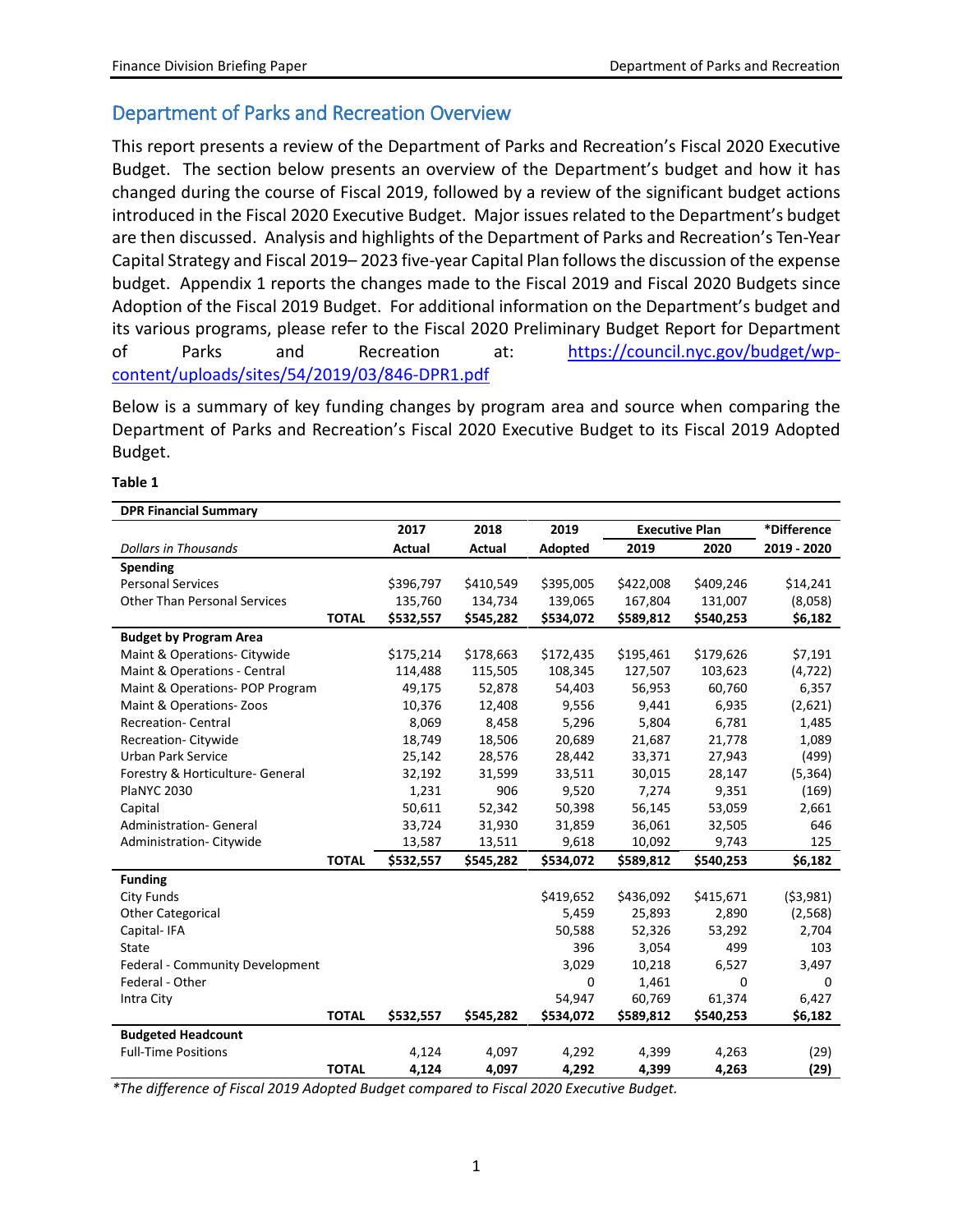DPR's Fiscal 2020 Executive Budget of \$540.3 million is \$6.2 million more than the Fiscal 2019 Adopted Budget amount of \$534.1 million. The \$6.2 million increase is primarily due to adjustment for minimum wage in line with the State's new minimum wage law. A complete list of actions since the Adoption of Fiscal 2019 Budget may be found in Appendix 1 on page 12.

Below is a summary of key funding changes by program area and source when comparing DPR's Fiscal 2020 Executive Budget to its Fiscal 2019 Adopted Budget.

#### **Overall Changes to the DPR's Executive Budget**

Overall the Fiscal 2020 Executive Budget for DPR includes new needs of \$8.8 million in Fiscal 2019, \$8 million in Fiscal 2020 and \$5 million in Fiscal 2021 and in the outyears. This is in addition to Other Adjustments which increase the budget by a net of \$2.2 million in Fiscal 2019 and \$174,000 in Fiscal 2020. These increases are partially offset by identified City Tax-Levy (CTL) savings and Programs to Eliminate the Gap (PEGs) totaling \$2 million in Fiscal 2019 and \$10.8 million in Fiscal 2020. Combined, the above actions reconciles the Department to its current budget of \$534.1 million for Fiscal 2019 and \$540.3 million for Fiscal 2020.

#### **Changes by Funding Source**

The Department's budget is largely City-funded, with City funds accounting for nearly 77 percent of its Fiscal 2020 Executive Budget. Federal funds accounts for 1.2 percent while State funding accounts for less than one percent of the Department's budget in Fiscal 2020. Compared to the Fiscal 2019 Adopted Budget, federal funding increases by \$3.5 million while State funding increases by \$103,000. Overall, City funding decreases by almost \$4 million or one percent, when compared to the Fiscal 2019 Adopted Budget, primarily due, in part, to the Council's funding restorations in Fiscal 2019 which are not yet included in the Fiscal 2020 Executive budget. Additionally, it should be noted that since the City's fiscal year and the State and federal fiscal years do not coincide, the Department reports only baseline funding and grants that it anticipates from the other two branches of government at the beginning of each year and makes adjustments as additional grant funding becomes available. Therefore, it is likely that additional federal and State funds will be recognized by DPR during the course of the fiscal year. Lastly, the Fiscal 2020 Executive Budget for DPR reflects an increase of \$6.2 million in Intra-City funds when compared to the Fiscal 2019 Adopted Budget. This increase is primarily due to adjustment for minimum wage for park maintenance staff in the Parks Opportunity Program (POP).

#### **Headcount Changes**

The Department's Fiscal 2020 headcount totals 4,263, a decrease of 29 positions when compared to the Fiscal 2019 Adopted Budget headcount of 4,292 positions.

#### New in the Executive Plan

The Fiscal 2020 Executive Plan includes new needs of \$8.8 million in Fiscal 2019, \$8 million in Fiscal 2020, and \$5 million in Fiscal 2021 and in the outyears for the Department of Parks and Recreation.

#### New Needs

• **Bronx Syringe Cleanup Crew.** The Fiscal 2020 Executive Plan includes \$67,000 in Fiscal 2019 and \$269,000 in Fiscal 2020 and in the outyears for six positions and related OTPS costs associated with syringe cleanup in the Bronx.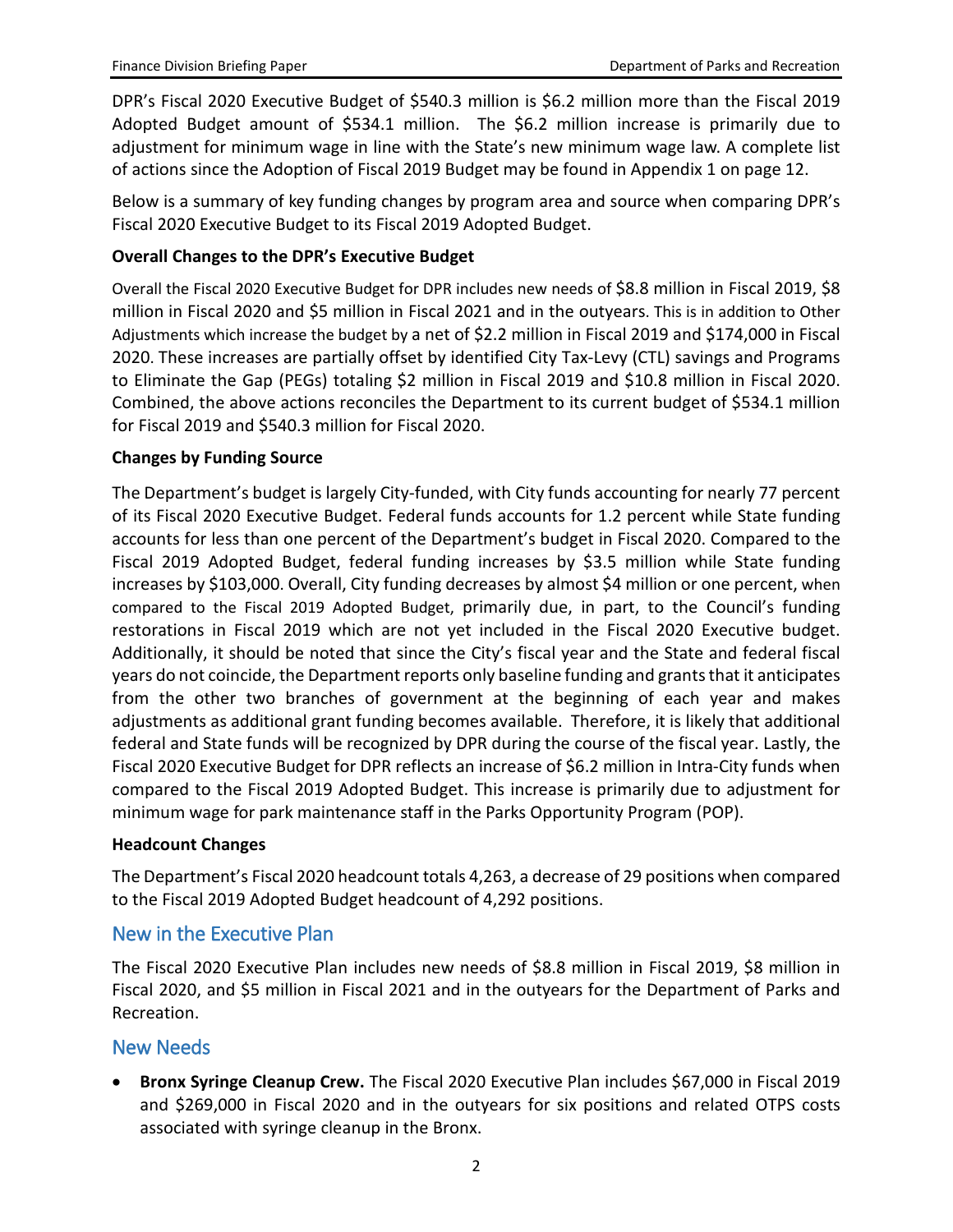- **East River Park Interim Recreation.** The Fiscal 2020 Executive Plan includes \$1.3 million in Fiscal 2020 and \$257,000 in Fiscal 2021 and in the outyears for two positions and related OTPS costs to provide interim programmatic recreation during East River Park reconstruction. East River Park is scheduled to be closed for Capital reconstruction, the Interim Recreation will allow for East River Park programming to be moved to a handful of nearby locations.
- **PS to OTPS Adjustment**. The Fiscal 2020 Executive Plan includes \$4.4 million technical adjustment in Fiscal 2019 in PS transfers to OTPS for various program deficits.
- **Fleet Contracts.** The Fiscal 2020 Executive Plan includes \$796,000 in Fiscal 2019 and \$3.5 million in Fiscal 2020 and in the outyears for costs associated with fleet contracts renewal.
- **Rockaway Sand Payment to the United States Army Corps of Engineers.** The Fiscal 2020 Executive Plan includes \$1.3 million in Fiscal 2019 only for payment to the United States Army Corps of Engineers for beach sand replenishment at the Rockaways.
- **Park Equipment Maintenance.** The Fiscal 2020 Executive Plan includes \$1.5 million in Fiscal 2019, \$2.2 million in Fiscal 2020, and \$200,000 in Fiscal 2021 and in the outyears for water fountain testing and for seasonal employees to repair and replace fountains that are found to be non-compliant with new lead regulations.
- **Synthetic Turf Reconstruction Crew.** The Fiscal 2020 Executive Plan includes \$678,000 in Fiscal 2019, \$827,000 in Fiscal 2020, and \$747,000 in Fiscal 2021 and in the outyears for seasonal synthetic turf reconstruction crew that will replace fields that are beyond basic repair and maintenance not covered by Capital funds.

In addition to the above new needs, other key actions affecting the Agency's proposed budget include the follow.

#### Other Adjustments

- **Agency Phone Plan Review.** The Department of Information Technology and Telecommunication (DoITT) has reexamined DPR's phone service plan resulting in a reestimated and right-sized inventory. As a result, the Fiscal 2020 Executive Plan includes OTPS savings of \$38,000 in Fiscal 2020 and in the outyears from costs associated with DPR's phone plan.
- **Commuting Vehicles.** As part of the Citywide Savings Program, the Administration set a target to reduce 25 percent of agency commuting vehicles, while converting one-eighth of commuting vehicles into the non-commuting vehicle fleet. As a result, the Fiscal 2020 Executive Plan includes a savings of \$56,000 in Fiscal 2020, \$33,000 in Fiscal 2021, and \$8,000 in Fiscal 2022 and in the outyears from the conversion of commuting vehicles into noncommuting vehicle in DPR's fleet.
- **Fleet Size.** Due to an Executive Order that calls for the reduction of agency fleets, the Fiscal 2020 Executive Plan includes baseline savings of \$110,000 beginning in Fiscal 2020 from DPR's vehicle fleet.
- **Heat, Light and Power.** Due to a re-estimate, DPR anticipates an increase of \$1.1 million in Fiscal 2019 and \$1 million in Fiscal 2020 and in the outyears for costs associated with heat, light and power.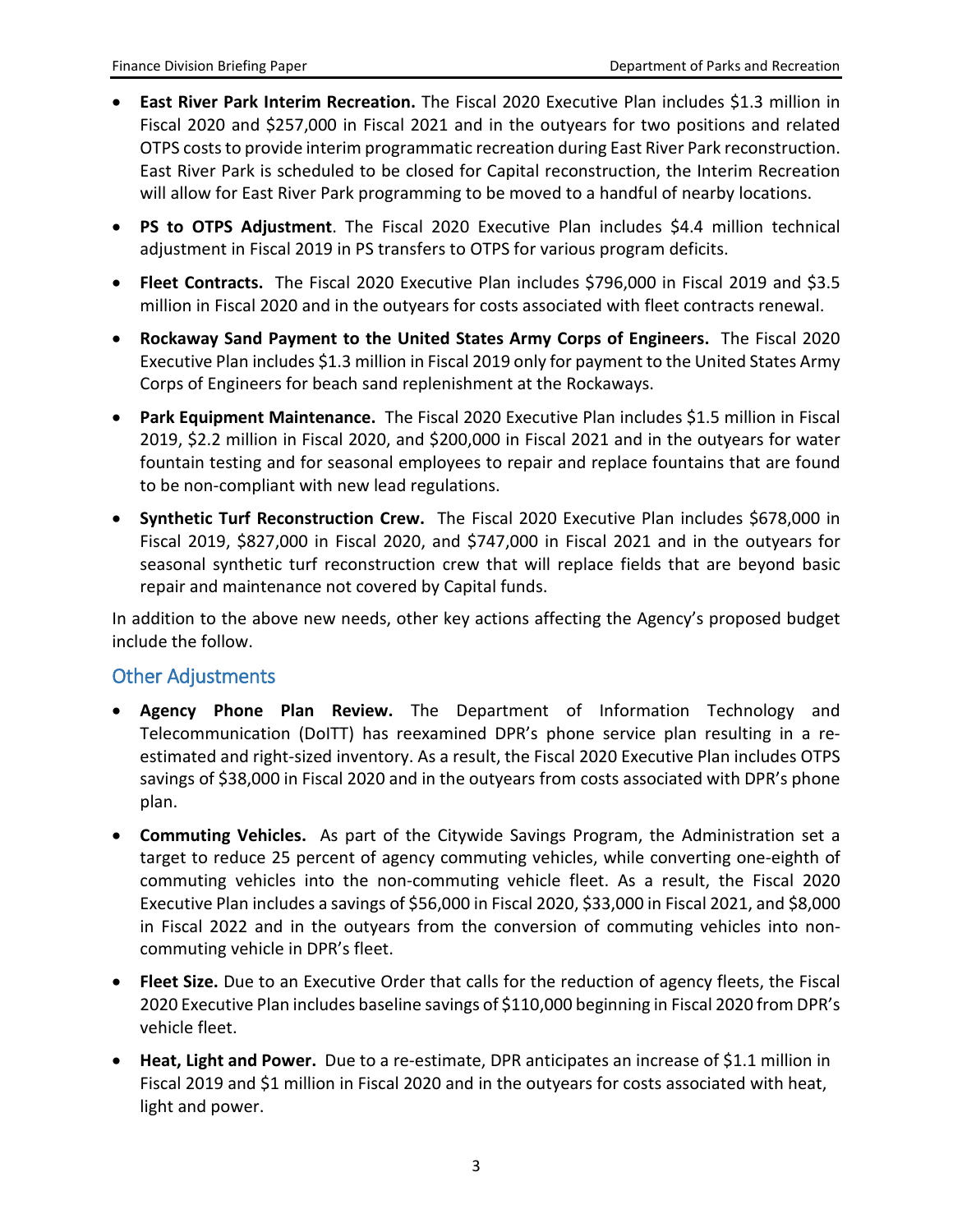- **Heating Fuel Adjustment.** Due to a re-estimate, DPR anticipates a decrease of \$112,000 in Fiscal 2019 and \$28,000 in Fiscal 2020 and in the outyears for costs associated with heating fuel.
- **Lease Adjustment.** Due to re-estimates, DPR anticipates a decrease in space lease costs of \$92,000 in Fiscal 2020 and in the outyears.
- **Motor Fuel.** Due to re-estimates, DPR anticipates a decrease of \$342,000 in Fiscal 2019 and \$40,000 in Fiscal 2020 and in the outyears for costs associated with motor fuel use.
- **Skilled Trades Overtime.** As part of a citywide push to reduce overtime spending, the Department plans on reducing overtime for skilled trades employment, including DPR electricians, plumbers, mechanics, and painters. Overall, DPR has a goal to cap individual overtime at 33 percent of regular pay and 10 percent of the total hours within each work title. As such, the Executive Plan anticipates a savings of \$825,000 annually beginning in Fiscal 2020.
- **Collective Bargaining.** The Department will receive additional funding of \$219,000 in Fiscal 2019 and \$137,000 in Fiscal 2020 and beyond for costs associated with collective bargaining agreements. This action will affect all of the Department's program areas.
- **Volunteer Programs.** The Fiscal 2020 Executive Plan includes \$275,000 in Fiscal 2020 only for NYC Service funding for GreenThumb, Shape-up, Stewardship, and FreshKills.

#### PEG associated savings

**Citywide Savings Program.** In conjunction with the Fiscal 2020 Executive Plan, the Office of Management and Budget (OMB) released a Citywide Savings Program that outlined a plan to reduce City spending by \$916 million in Fiscal 2019 and Fiscal 2020 combined. OMB asked all agencies to identify efficiencies, alternative funding sources and programmatic changes, including PEGs that would yield budgetary savings. The DPR was required to identify \$12.6 million in savings between Fiscal 2019 and Fiscal 2020. The DPR has identified the following savings totaling \$2 million in Fiscal 2019 and \$10.8 million in Fiscal 2020.

- **Full Time Accrual Savings.** The Department of Parks and Recreation anticipates savings of \$1 million in Fiscal 2020 only from full time accrual savings.
- **Hiring Freeze Savings.** Due to hiring freeze, DPR anticipates savings of \$3.3 million in Fiscal 2020 and \$3.6 million in Fiscal 2021 and in the outyears from the elimination of 54 vacant positions in Fiscal 2020 and 63 vacant positions in Fiscal 2021 and beyond.
- **OTPS Accrual Savings.** The Department of Parks and Recreation anticipates savings of \$2 million in Fiscal 2019 only from OTPS costs.
- **Seasonal Accrual Savings**. The Department of Parks and Recreation anticipates baseline savings of \$1.5 million starting in Fiscal 2020 from seasonal personnel accruals.
- **Trees and Sidewalks Capital-Expense Switch.** The DPR will use \$5 million in capital funds in place of expense funding for its Tree and Sidewalks program in Fiscal 2020 only resulting in expense CTL savings of the same amount.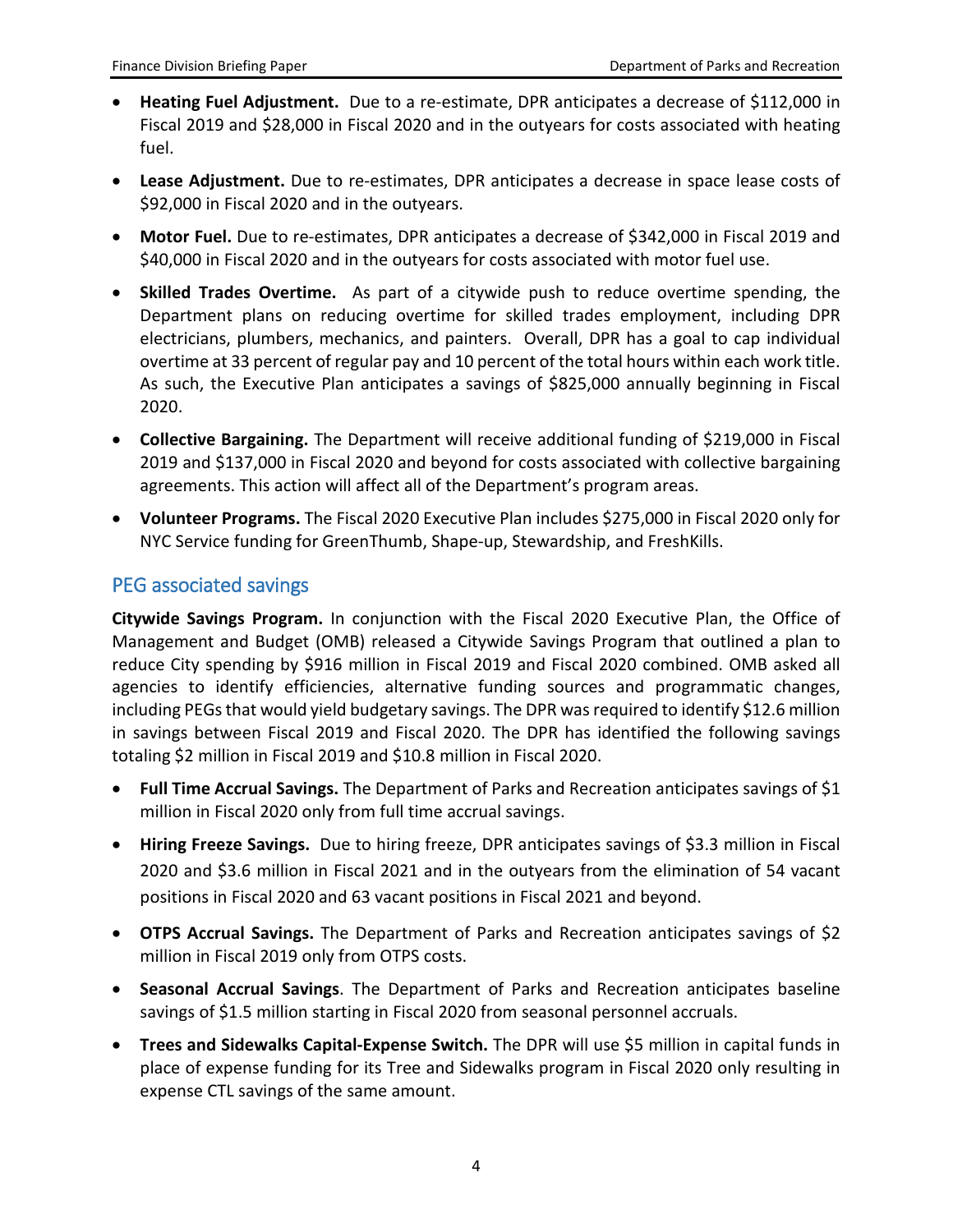#### Budget Issues

The following section provides issues and concerns as it pertains to the Department of Parks and Recreation's Executive Budget.

The Council's response to the Fiscal 2020 Preliminary Budget included numerous recommendations for DPR, which were not included as part of the Fiscal 2020 Executive Budget. However, following subsequent negotiations, the Administration has agreed in principle to restore three of the items requested in the Council's Budget Response.

• **Parks Maintenance.** The Fiscal 2020 Executive Budget does not include funding of \$9.6 million negotiated by the City Council in the Fiscal 2019 Adopted Budget for 150 park maintenance workers consisting of 100 City Park Workers (CPWs) and 50 gardeners. The chart below displays the distribution of the CPWs and gardeners by Borough supported by this allocation. It should be noted that while the allocation funded 150 positions, the Parks Department funded an additional three positions to ensure that all Council districts received two CPWs and one gardener.

**Table 2**

| <b>Parks Maintenance Team Distribution</b> |            |          |              |  |  |  |  |
|--------------------------------------------|------------|----------|--------------|--|--|--|--|
| <b>Borough</b>                             | <b>CPW</b> | Gardener | <b>Total</b> |  |  |  |  |
| <b>Bronx</b>                               | 17         |          | 25           |  |  |  |  |
| <b>Brooklyn</b>                            | 32         | 15       | 47           |  |  |  |  |
| <b>Manhattan</b>                           | 19         | 11       | 30           |  |  |  |  |
| Queens                                     | 28         | 14       | 42           |  |  |  |  |
| <b>Staten Island</b>                       |            |          | q            |  |  |  |  |
| <b>Grand Total</b>                         | 102        | 51       | 153          |  |  |  |  |

- **Beach and Pool Season Extension.** The Fiscal 2020 Executive Budget does not include funding of \$1.7 million for beach and pool season extension restored in the Fiscal 2019 Adopted Budget. The Department of Parks and Recreation manages and operates the City's 67 public pools and 14 miles of beaches. Currently, the City's beach season lasts from Memorial Day Weekend to Labor Day, while the pool season lasts from the end of the school year to Labor Day Weekend. The Council has called on the Administration restore and baseline this funding in the Fiscal 2020 Executive budget.
- **Tree Stump Removal.** The Fiscal 2020 Executive Budget does not include the one-time funding of \$1 million for tree stump removal included in the Fiscal 2019 Adopted Budget. The \$1 million funding would allow the Department of Parks and Recreation to remove approximately 3,000 additional stumps in Fiscal 2020.

Other items included in the Council's Budget Response to the Fiscal 2020 Preliminary Budget, which were not included in the Fiscal 2020 Executive Budget are as follows.

- **Fair Funding for Parks**. The Council called upon the Administration to increase DPR's Fiscal 2020 Executive Budget by \$26.5 million to improve maintenance and operations. DPR's budget is small relative to the City's budget as a whole; it has been less than one percent of the City's budget for years. This trend has prevailed despite steady increases in the City's overall spending and population growth. The additional funding was recommended to be allocated as followed.
	- $\circ$  \$4 million for care and maintenance of natural forests to ensure that they remain healthy and resilient in our changing climate;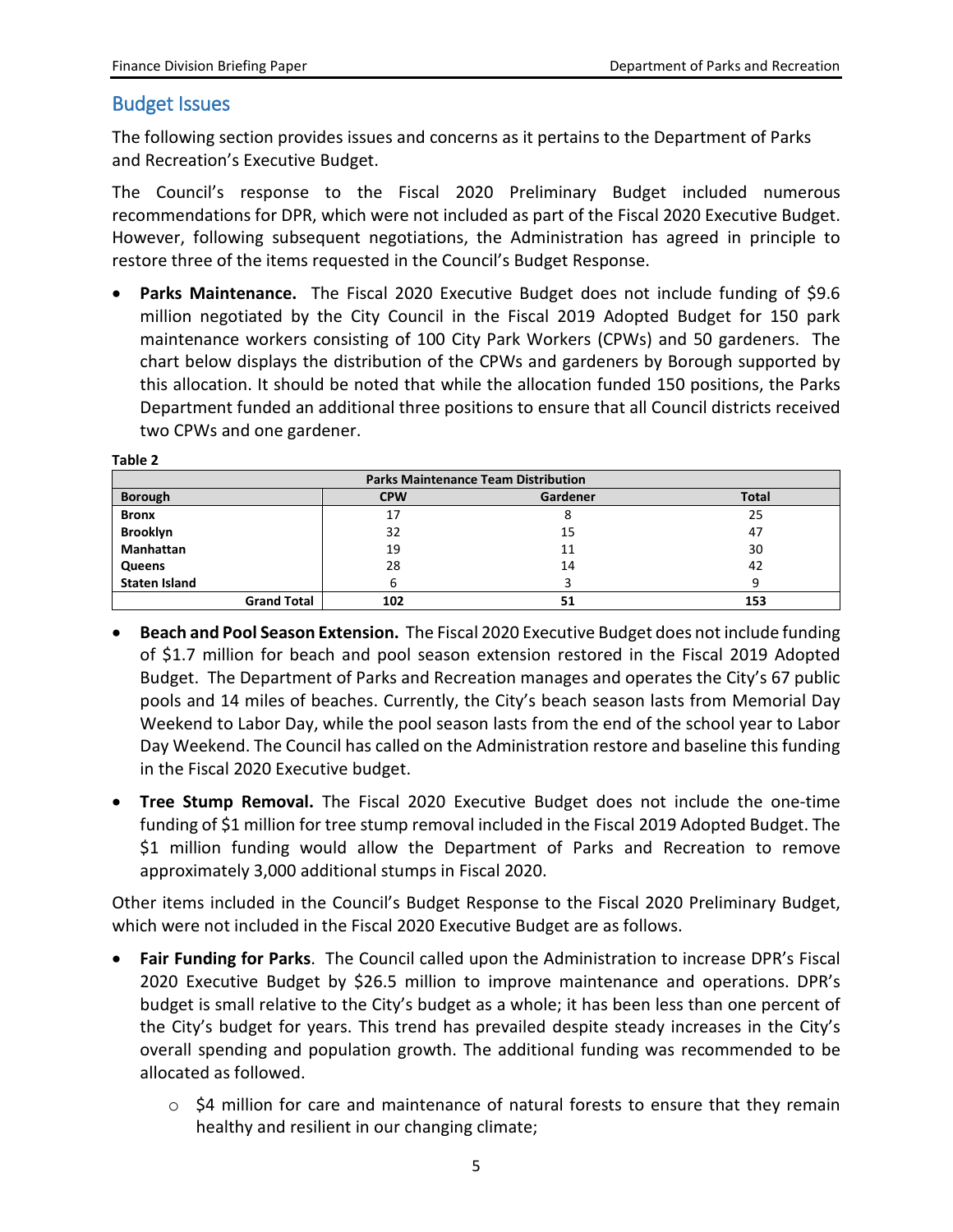- o \$8 million to improve the 550 Green Thumb gardens with new soil, new raised beds, and other resources that gardeners need;
- $\circ$  \$4 million for the 395 playgrounds to host structured sports and afterschool programs for children in every district;
- o \$3 million to add 50 new Urban Park Rangers; and
- o \$7.5 million to hire an additional 100 Parks Enforcement Patrol officers of which 20 should be deployed to prevent illegal dumping in Parks areas.
- **Preserve Natural Forests.** To help mitigate the future adverse impact of natural disasters on our City, the Council called on the Administration to allocate capital funding of \$3.74 million in the Fiscal 2020 Executive Budget to implement the first year of a 25-year investment plan as laid out in the Forest Management Plan for New York City. The plan expands over 25 years with a projected investment of \$385 million to restore and manage DPR's 7,300 acres of forested natural areas.
- **Restore Orchard Beach**. The Council called on the Administration to include additional funding in the Fiscal 2020 Executive Budget to help complete the reconstruction of Orchard Beach in the Bronx. To date, the Administration and the Council have put in \$40 million for much needed upgrades to the pavilion and beach access. The State has also added \$10 million and the Bronx Borough President has added funding, as well. However, more funding is needed to fully complete the project.
- **Reconstruct and Repair Waterfront Parks, Paths, Piers and Esplanades**. The Council called on the Administration to allocate an additional \$120 million in the Fiscal 2020 Executive Budget for the full reconstruction of the East River Esplanade and Pier 107 in Manhattan. The DPR has studied the structural integrity of the East River Esplanade, and has determined that additional \$94 million must be allocated in the capital budget in order to repair the seawall and prevent the park from crumbling into the East River and \$26 million for the repair of Pier 107.
- **Provide Alternative Green Spaces.** The Council called on the Administration to provide capital funding in the Fiscal 2020 Executive Budget and invest in recreation areas, green space, and east side biking to mitigate closing of East River Park as well as any other park that will be closed due to resiliency projects.
- **Replace the Cromwell Recreation Center.** The Council called on the Administration to include \$90 million in capital funding in the Fiscal 2020 Executive Budget for the replacement of the Cromwell Recreation Center in Staten Island.
- **Complete the Calvert Vaux Park Reconstruction.** The Council calls on the Administration to allocate \$80 million in capital funding in the Fiscal 2020 Executive Budget to fully reconstruct Calvert Vaux Park as called for in the 2009 rezoning agreement. To date, reconstruction of Calvert Vaux Park in Southern Brooklyn remains an unfulfilled part of the City's 2009 Coney Island Comprehensive Rezoning Plan.
- **Expedite the Construction of East 81st Street Promenade.** The Council urges the Administration to advance \$276.4 million in scheduled Fiscal 2023 funding to Fiscal 2020 to ensure the immediate commencement of the project The East River Esplanade is a vital part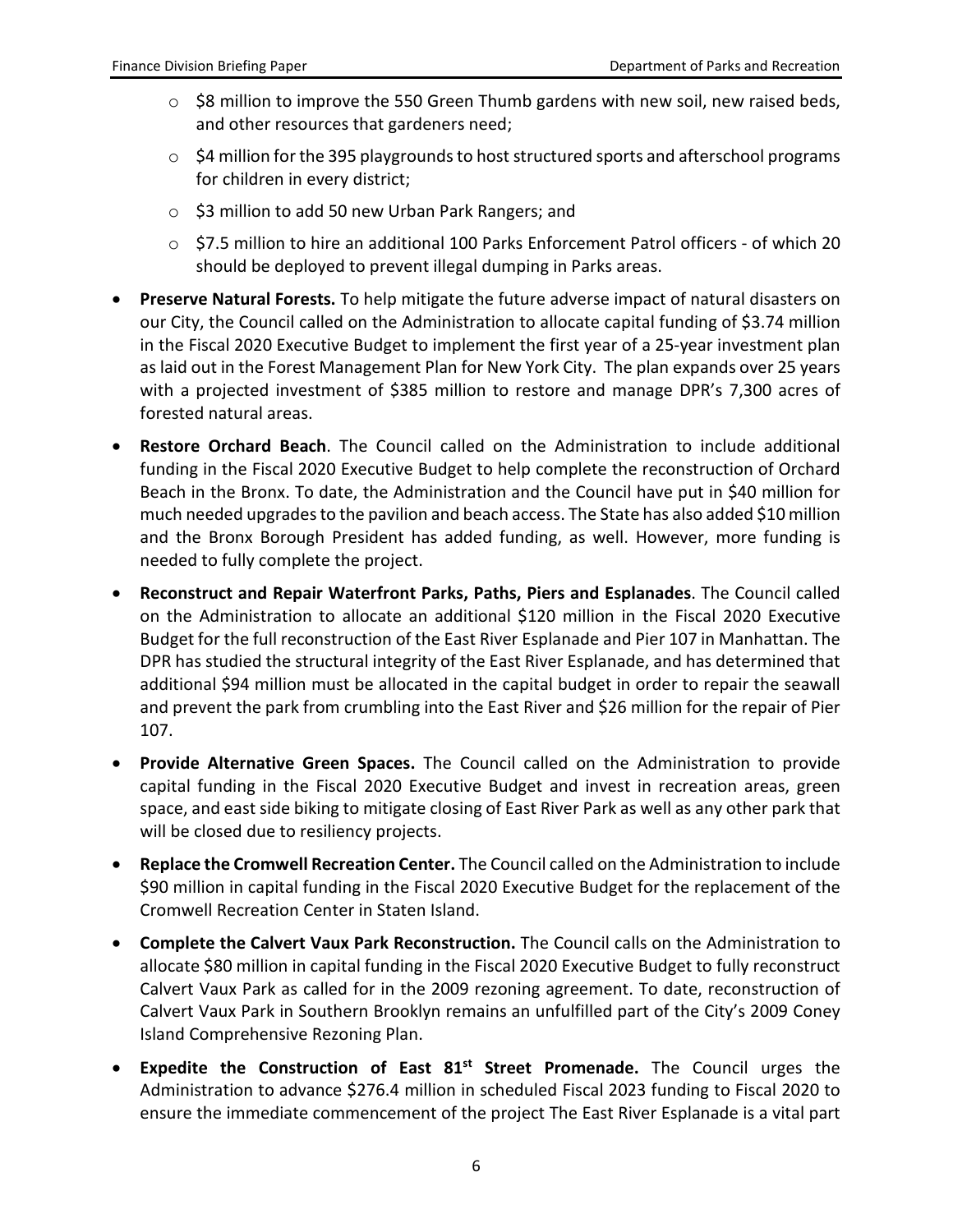of New York City's vast greenway system. The park forms the edge of Manhattan as it meets the East River and there are plans to construct a promenade over the FDR Drive between East 81st Street and 90th Street to connect the park space to local residents. Currently, funding for this project totaling \$313 million exists in the capital budget, however, the majority of the funding is scheduled to be committed in Fiscal 2023.

#### Capital Program

#### Ten-Year Capital Strategy Fiscal 2020-2029

On April, 25 2019, the Administration released the Ten-Year Capital Strategy for Fiscal 2020-2029 (the Ten-Year Strategy), the Executive Capital Commitment Plan for Fiscal 2019-2023 (the Commitment Plan) and the Fiscal 2020 Executive Capital Budget (the Capital Budget).

The City's Ten-Year Strategy totals \$116.9 billion, which is \$21.2 billion larger than the \$95.8 billion Fiscal 2018-2028 Ten-Year Strategy. The DPR's Ten-Year Capital Strategy totals \$4.6 billion, or 3.9 percent of the City's total Strategy. The DPR's Ten-Year Strategy is broken down into seven categories as shown in the below chart.

Figure 1:



As outlined in the Council's Fiscal 2020 Preliminary Budget Response, the Fiscal 2020-2029 Preliminary Ten-Year Capital Strategy presented by the Administration was not true to its name and many of the Ten-Year Strategy categories have a dramatic decline in planned spending, or no spending, in the second half of the plan. The Ten-Year Capital Strategy presented as part of the Fiscal 2020 Executive Budget still fails to address planning in the outyears for many City agencies, including the Department of Parks and Recreation.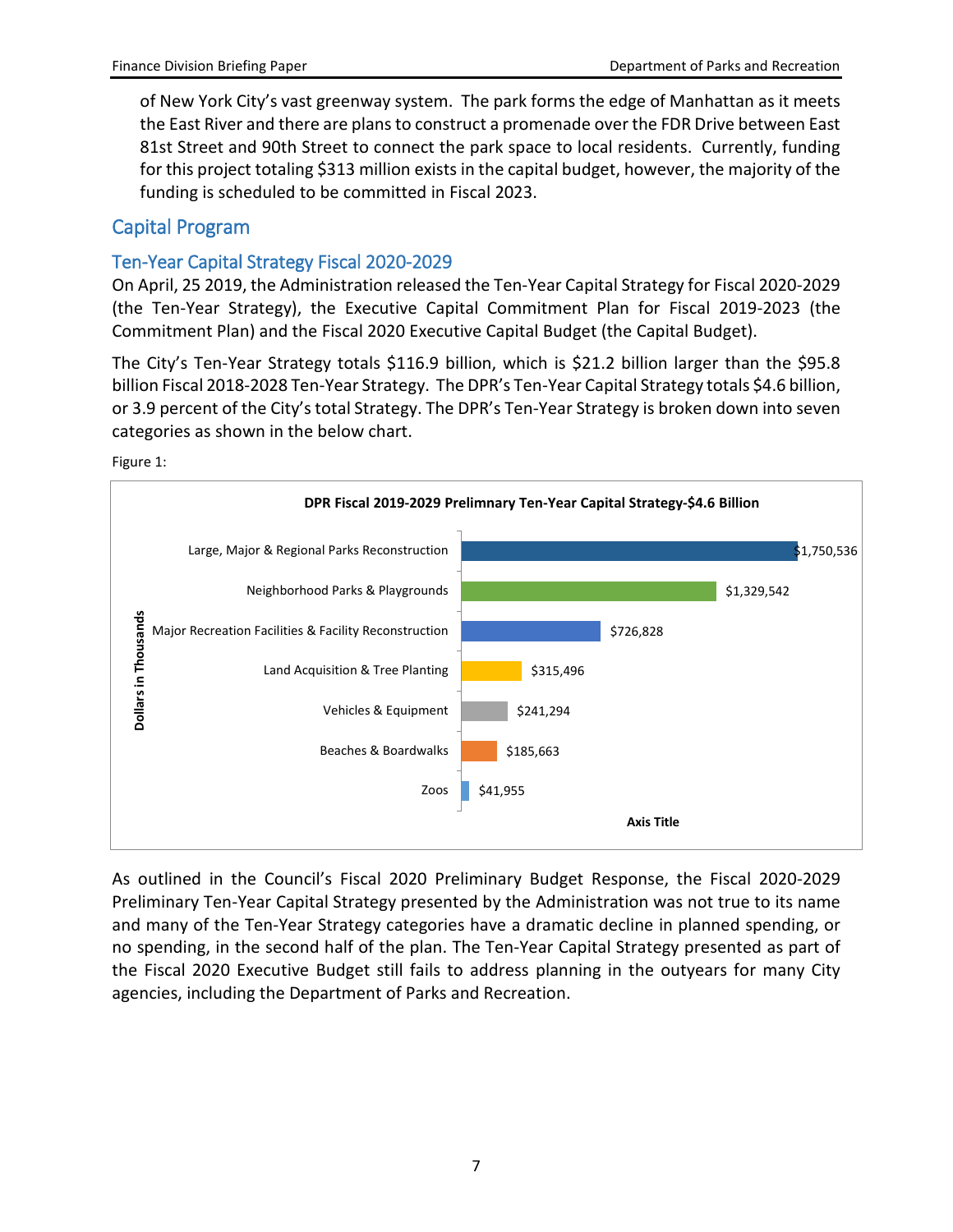

**FY20-29 Executive Ten-Year Capital Strategy by Year**



As shown in the chart above, 93 percent or nearly \$4.3 billion of DPR's capital projects in the Ten-Year Strategy, have been frontloaded in the first five years of the Plan. In fact, this is unchanged, when compared to the Preliminary Ten-Year Strategy. Planned spending in the Strategy in the first five years (Fiscal 2020 – 2024) is \$769 million per year on the average. However, beyond Fiscal 2024, average annual spending drops to \$57 million per year on average. This type of capital budgeting does not allow the Agency to adequately plan for the outyears and the future of the City's vital Parks.

The Department's Ten-Year Strategy is broken down into seven categories in line with the general type of capital work being done therein as illustrated in figure1. Details regarding the agency's Ten-Year Strategy are provided below.

**Large, Major, and Regional Park Reconstruction.** The Ten-Year Strategy includes \$1.8 billion for the construction and reconstruction of the City's large and destination parks such as the Central Park in Manhattan, Prospect Park in Brooklyn, and the planned construction of the North Park at Fresh Kills in Staten Island.

**Neighborhood Parks and Playgrounds.** The Ten-Year Strategy includes \$1.3 billion incapital spending for the reconstruction of neighborhood parks and playgrounds.

**Major Recreational Facilities and Facility Reconstruction.** The Ten-Year Strategy includes \$726.8 million for the reconstruction of major recreational facilities, such as indoor recreation centers, pools, tennis courts, and playing fields.

Land Acquisition and Tree Planting. The Ten-Year Strategy includes \$315.5 million for land acquisition and tree planting. This category involves spending for the acquisition of new parkland and tree planting. As part of PlaNYC 2030, the Department plans to plant, on average, over 45,000 trees annually and continue to transform concrete traffic triangles and malls into green spaces.

**Vehicles and Equipment.** The Ten-Year Strategy includes \$241 million for vehicles and equipment. This category includes spending for technology improvements and equipment purchases including computer and communications systems and replacement vehicles.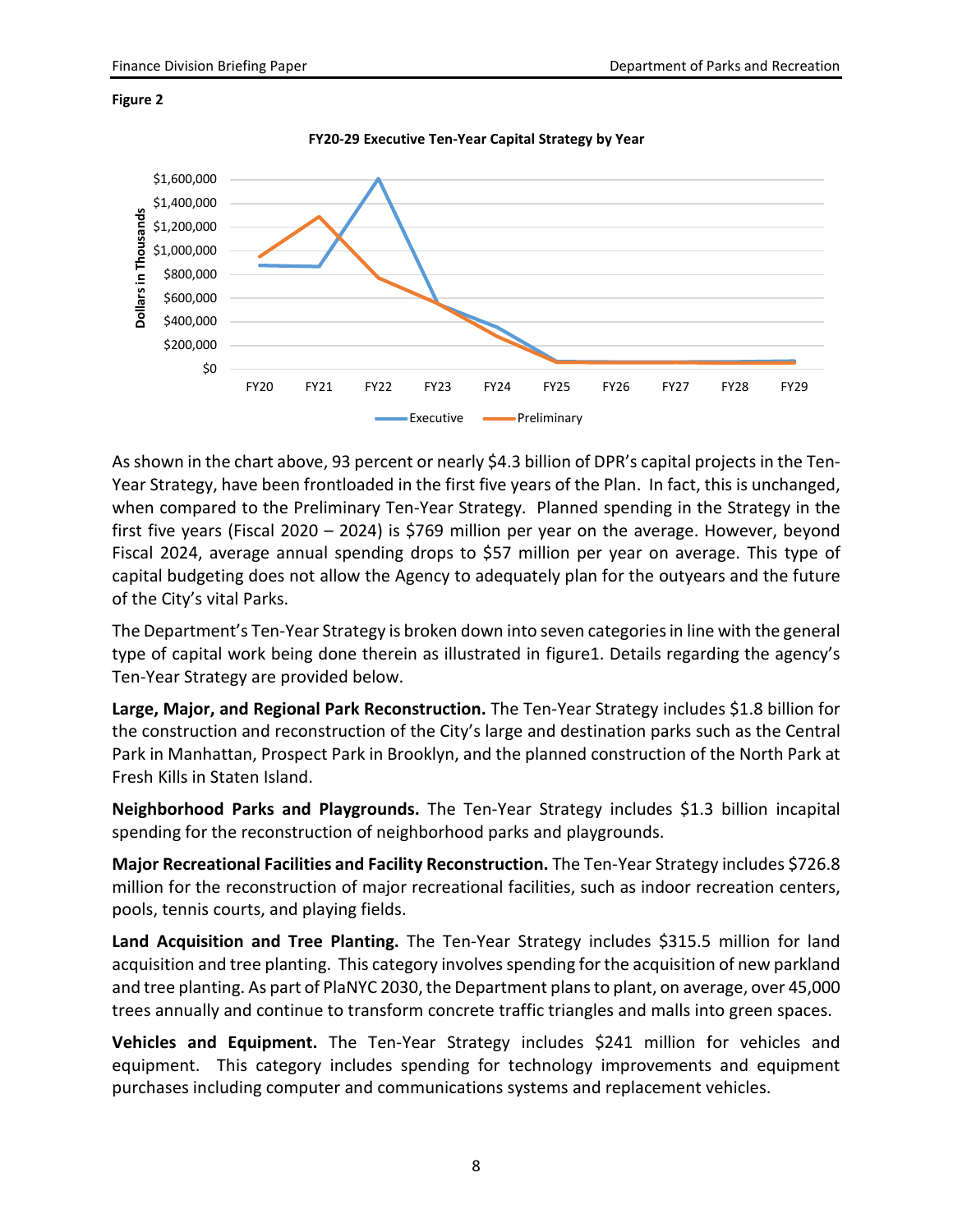**Beaches and Boardwalks.** The Ten-Year Strategy includes \$186 million for continued construction for beaches and boardwalks.

**Zoos.** The Ten-Year Strategy includes \$42 million for infrastructure rehabilitation at the Prospect Park Zoo, the Central Park Zoo, and the Queens Zoo.

#### Fiscal 2020 Executive Capital Budget and Commitment Plan for Fiscal 2019-2023

The Capital Budget provides the estimated need for new appropriations for Fiscal 2020 along with projections for the subsequent three-year capital program. Appropriations represent the legal authority to spend capital dollars and are what the Council votes on at budget adoption. The Commitment Plan, which is a five-year spending plan, is the plan to spend those appropriations. The Capital Budget is significantly less than the Capital Commitment Plan because it does not include the current appropriations for Fiscal 2019 or the amount of funding that may be re-appropriated or rolled into Fiscal 2020 in the Adopted Budget. This section will provide an overview of the Capital Budget and Commitment Plan for DPR.

#### **Figure 3**



As shown in the chart at left, the Department of Parks and Recreation's Fiscal 2020 Executive Capital Budget includes \$2.4 billion in Fiscal 2020-2023, with \$262 million in Fiscal 2020.<sup>[1](#page-9-0)</sup> This represents approximately 4.2 percent of the City's total \$56.6 billion Capital Budget for 2020-2023.

Available appropriations for Fiscal 2019 total \$2.4 billion. This includes \$2.1 billion in reauthorized prior appropriations and \$616 million in

authorized Fiscal 2019 appropriations, less actual commitments of \$227.5 million in the current fiscal year. The Executive Capital Budget does not include any additional changes that will be made prior to Adoption, which will increase the City's overall capital budget.

#### **Capital Commitment Plan**

DPR's Fiscal 2020 Executive Capital Commitment Plan totals \$4.5 billion in Fiscal 2019-2023, with \$877 million in Fiscal 2020. This represents 5.2 percent of the City's total \$86.2 billion Capital Budget for 2020-2023. The Agency's \$4.5 billion Executive Capital Commitment Plan for Fiscal 2019-2023 reflects an increase of \$59.7 million from the amount scheduled in the Preliminary Commitment Plan.

<span id="page-9-0"></span> $1$  The Capital Budget provides the required appropriations for Fiscal 2020 and planned appropriations for the subsequent three-year capital program. Appropriations represent the legal authority to spend capital dollars and are what the Council votes on at budget adoption.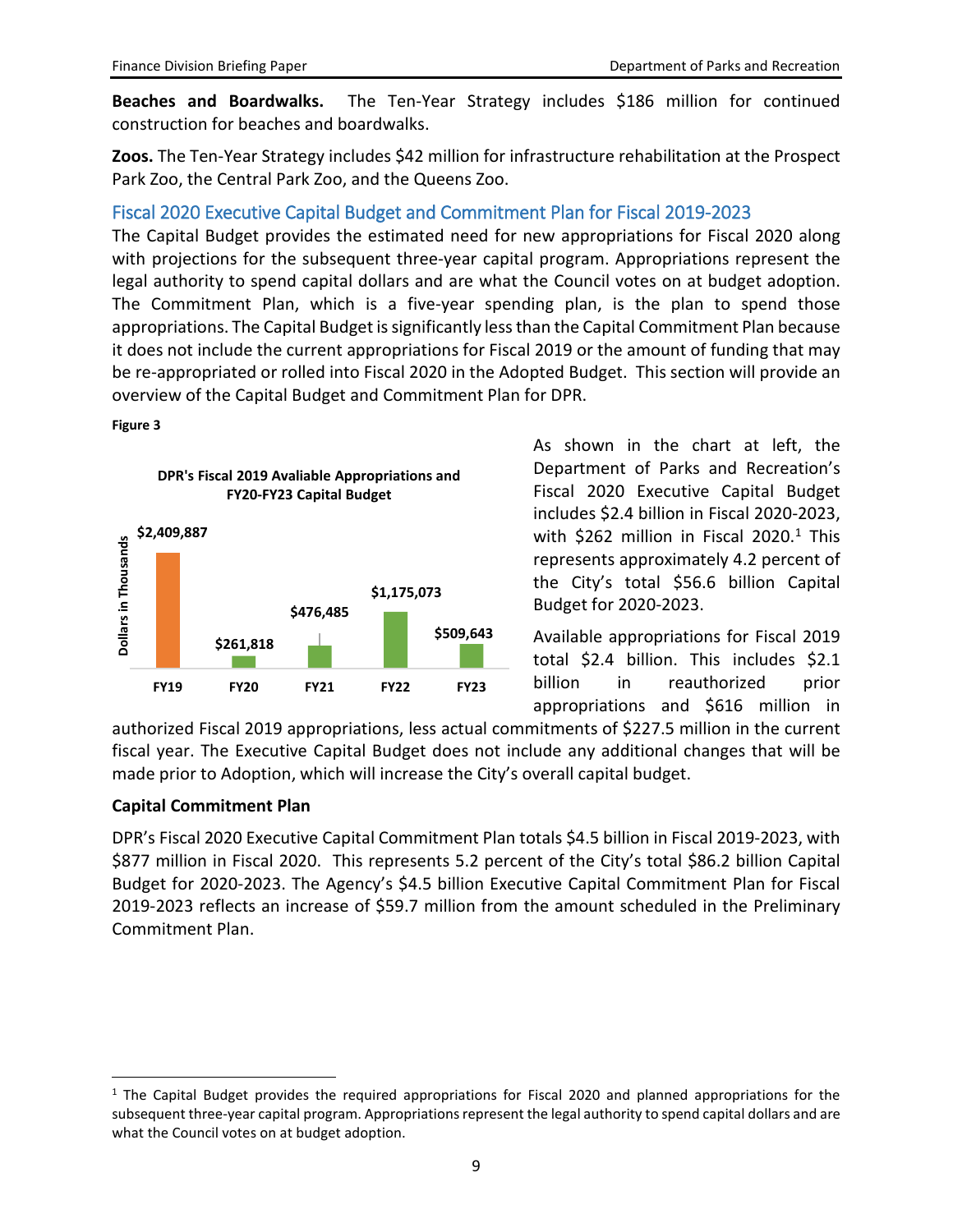**Figure 2: FY19-23 Executive Capital Commitment Plan** 



#### Fiscal 2020 Executive Capital Commitment Plan Highlights

**Complete the Hudson River Park.** The Fiscal 2020 Executive Capital Commitment Plan includes \$23 million in capital funding for the Hudson River Park. This funding will help fulfill the City's commitment to complete the park, in partnership with the State, which also added \$50 million in its budget last month. This funding continues the City's support for the park, which has received annual funding for redevelopment and infrastructure repairs. Encompassing over 500 acres and stretching 4.5 miles along Manhattan's West Side, the park is currently 77 percent complete.

**Queens Storehouse.** The Fiscal 2020 Executive Capital Commitment Plan includes \$15 million in capital funding for necessary capital repairs needed to rehabilitate the old storehouse in Queens.

**Community Parks Initiative.** The Fiscal 2020 Executive Capital Commitment Plan includes funding of \$15.8 million to complete the reconstruction of about 30 Community Parks Initiative (CPI) parks. Of the 67 total CPI park sites, 38 have been completed. Of the remaining sites, 13 are in active construction, 16 are in procurement, and all sites have finished the design phase.

**Anchor Parks Initiative.** The Fiscal 2020 Executive Capital Commitment Plan includes funding for the continued implementation of the Anchor Parks Initiative, which builds off the Community Parks Initiative and directs capital funding to historically underfunded larger parks that are greater than six acres.

**Parks Without Borders.** The Fiscal 2020 Executive Capital Commitment Plan includes funding of \$26 million for Parks Without Borders (PWOB). All the funds have been used for the 8 Showcase PWOB sites, as well as to supplement a number of other projects that include PWOB components. Of the eight Showcase PWOB capital projects, 5 are in active construction, and 3 remaining sites have viable bidders and will be in construction by the end of 2019.

**Calvert Vaux.** The Fiscal 2020 Executive Plan includes \$4.1 million for the Calvert Vaux project. This project will consist of the construction of a new comfort station and maintenance facility at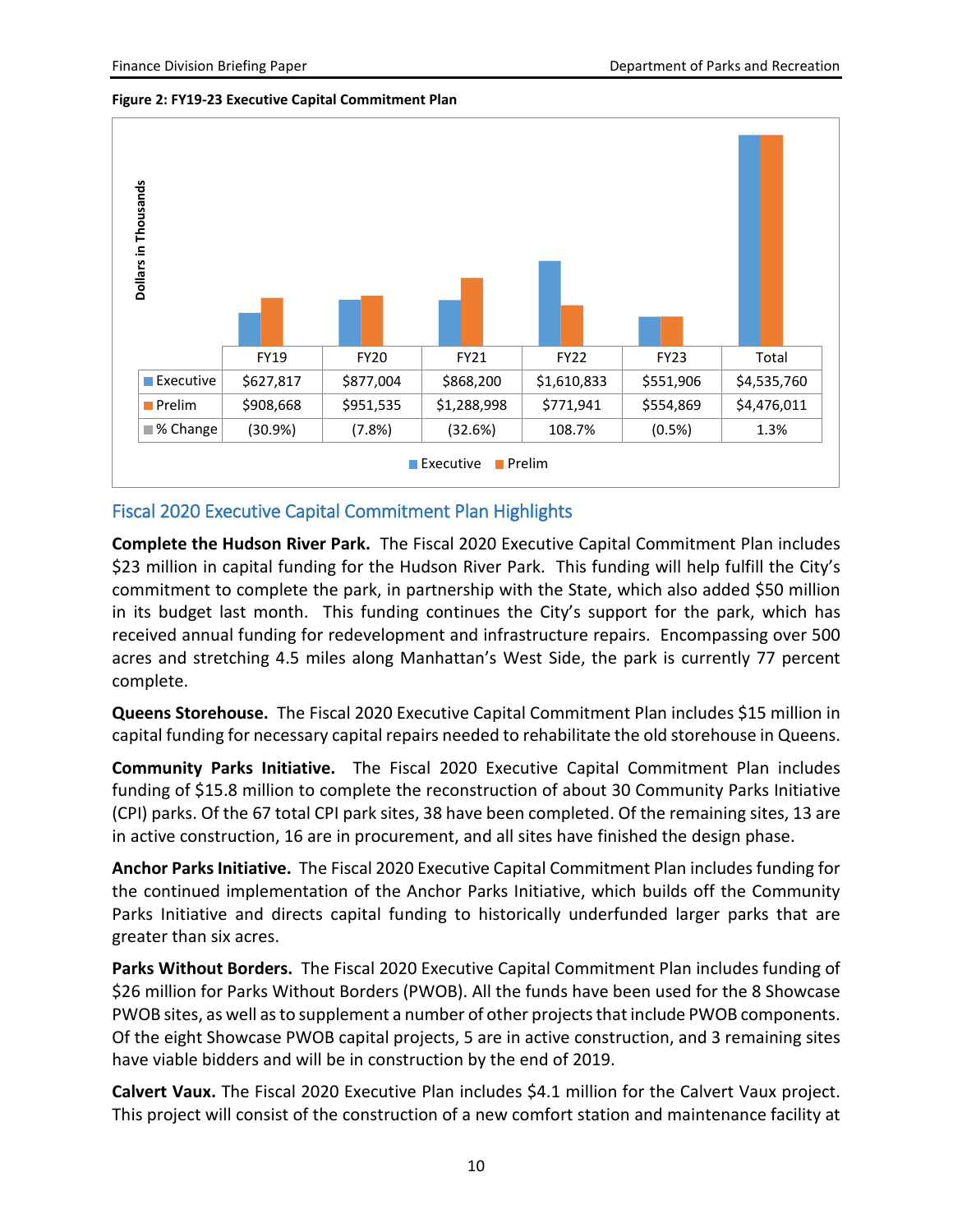Calvert Vaux Park in line with the 2007 Master Plan. This 2,000 square foot facility will house a ten fixture comfort station (five for each gender), equipment storage for the local sports teams, as well as staff offices, storage and an indoor garage for Parks maintenance staff. A new sewer connection will be provided, as well as incorporation of existing water and electrical services.